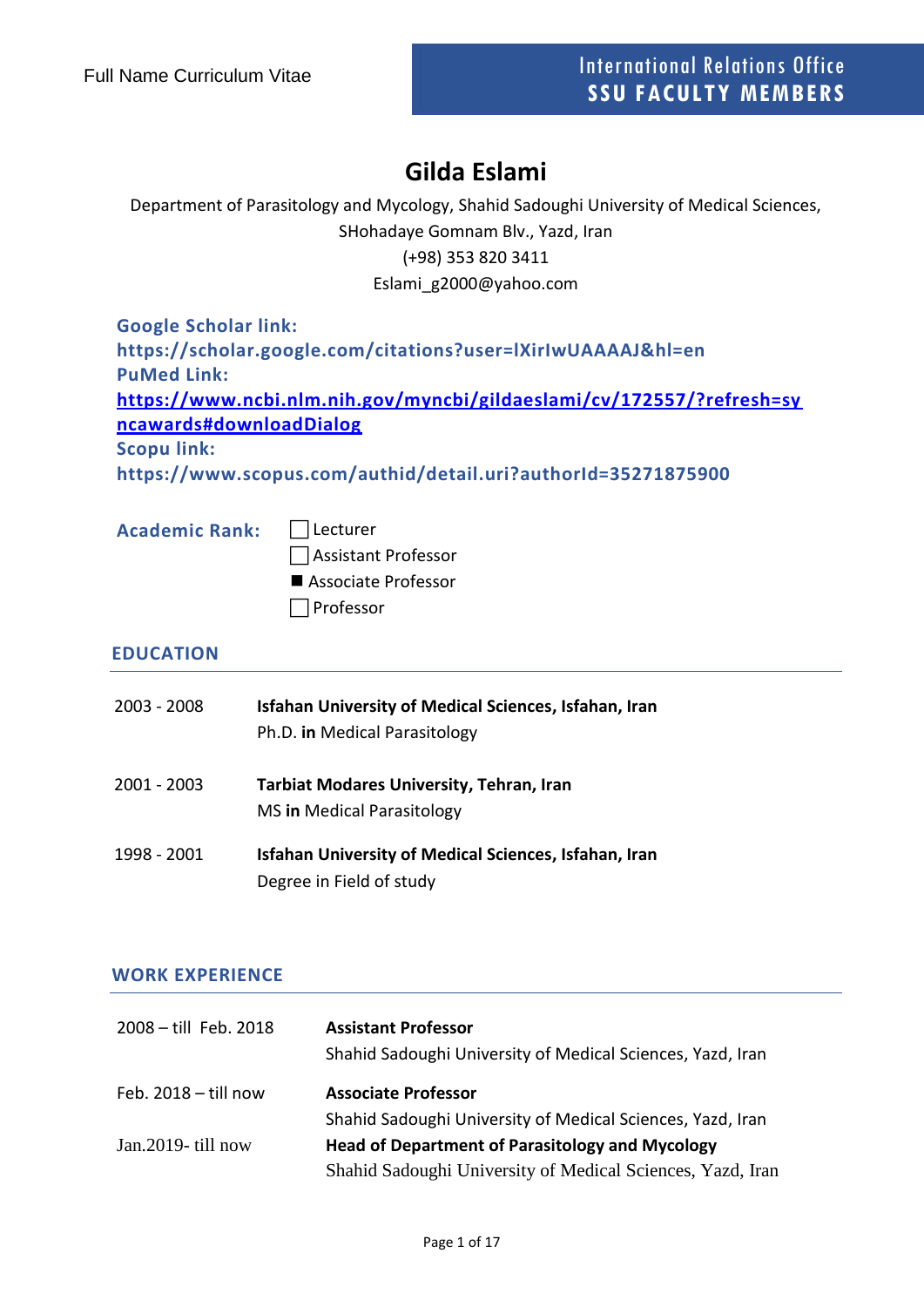| Jan. 2019 till now | Head of Department of Parasitology and Mycology, School of        |
|--------------------|-------------------------------------------------------------------|
|                    | <b>Medicine</b>                                                   |
|                    | Shahid Sadoughi University of Medical Sciences, Yazd, Iran        |
| Jan. 2015 till now | <b>Editor in Chief of the Journal of Food Quality and Hazards</b> |
|                    | <b>Control</b>                                                    |
|                    | Shahid Sadoughi University of Medical Sciences, Yazd, Iran        |
| Jan. 2015 till now | Vice Chancellor of Research Center for Food Hygiene and           |
|                    | <b>Safety</b>                                                     |
|                    | Shahid Sadoughi University of Medical Sciences, Yazd, Iran        |
| 2014 till now      | Head of Laboratory of the Research Center for Food Hygiene        |
|                    | and Safety                                                        |
|                    | Shahid Sadoughi University of Medical Sciences, Yazd, Iran        |
| 2010-2011          | <b>Vice Chancellor of the ParaMedicine School</b>                 |
|                    | Shahid Sadoughi University of Medical Sciences, Yazd, Iran        |
| 2010-2011          | <b>Head of Budget Committee in Vice Chanceller of University</b>  |
|                    | Shahid Sadoughi University of Medical Sciences, Yazd, Iran        |

## **TEACHING EXPERIENCE**

| $2008 -$ till now | Molecular techniques-Molecular Parasitology-Medical Parasitology |  |
|-------------------|------------------------------------------------------------------|--|
|                   | Shahid Sadoughi University of Medical Sciences, Yazd, Iran       |  |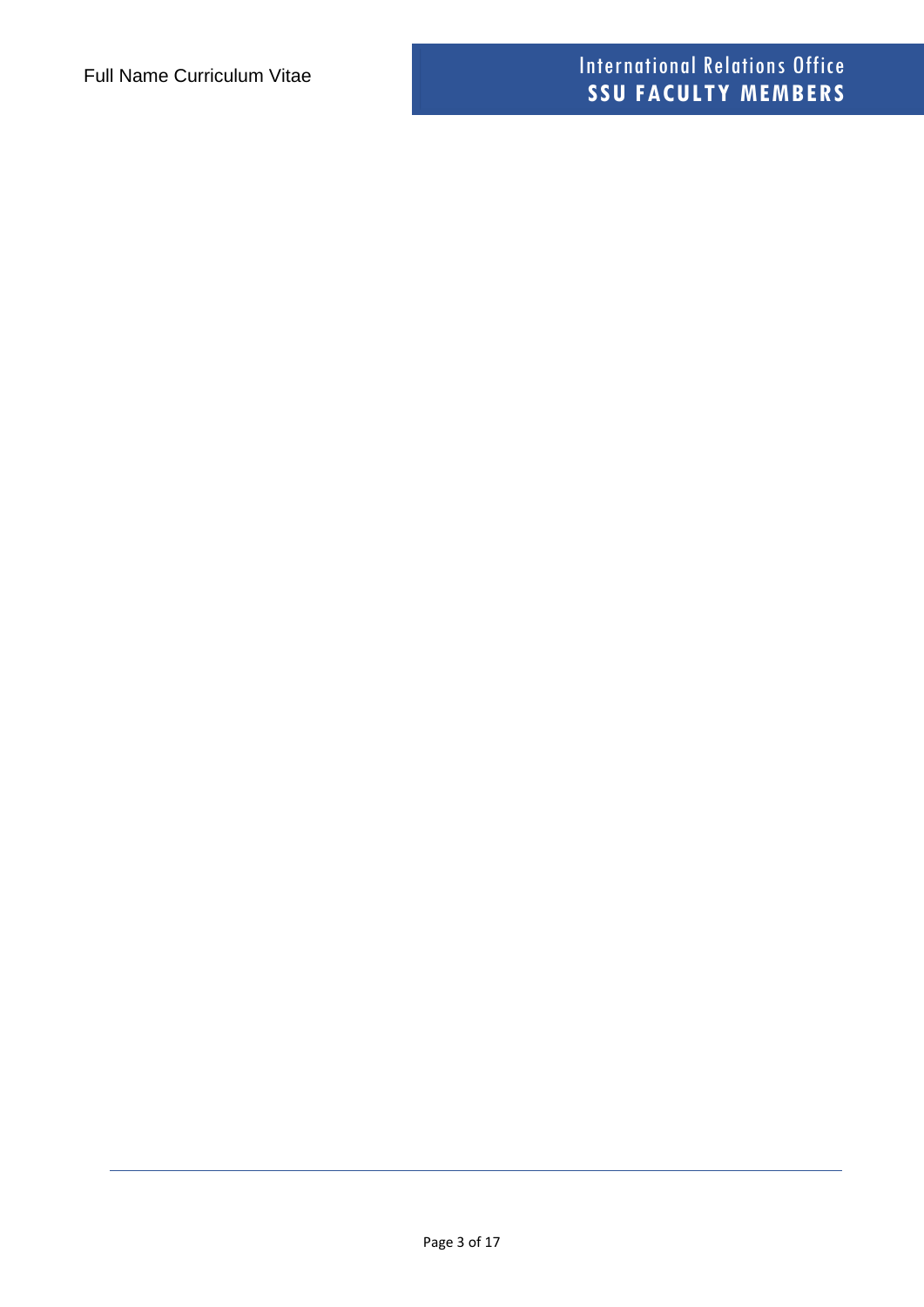# **PUBLICATIONS**

#### **Books/Book Chapter:**

1. Gilda Eslami, Rasoul Salehi, Seyed Hossein Hejazi. Tryparedoxin Peroxidase from *Leishmania major*: Characerization of LmTRYP6 gene, Germany, Lambert, 2012.

#### **Journal articles:**

- 1. Gilda Eslami, Ali Fattahi Bafghi, Mohammad Hassan Lotfi, Farzaneh Mirzaei, Somayeh Ahmadi, Ali Akbar Tajfirouzeh, Hamid Jafarizadeh, Sayyed Alireza Pormazar, Mahmoud Vakili Vakili. Isolation and Molecular Identification of *Leishmania* spp. Agents in Patients with Cutaneous *Leishmaniasis* in Yazd Prov-ince, Endemic Region of Central Iran . Iranian Journal of Public Health. 2020, 49 (5): 975-980.
- 2. AK Mohsen Abtahi, Gilda Eslami, Serena Cavallero, Mahmood Vakili, et al. Relationship of Leishmania RNA Virus (LRV) and treatment failure in clinical isolates of *Leishmania major*. BMC Research Notes 13 (126), https://doi.org/10.1186/s13104-020-04973.
- 3. K Tafti, F.A., Eslami, G., Zandi, H., Barzegar. Mutations in Nalc gene of Mex AB-OprM efflux pump in carbapenem resistant Pseudomonas aeruginosa isolated from burn wounds in Yazd, Iran. Iranian Journal of Microbiology 12 (1), 32-36.
- 4. S Ahmadian, G Eslami, A Fatahi, SS Hosseini, M Vakili, VA Fahadan, et al. *J*-*binding protein 1* and *J*-*binding protein 2* expression in clinical *Leishmania major* no responseantimonial isolates. Journal of parasitic diseases 43 (1), 39-45.
- 5. Y Alijani, SS Hosseini, S Ahmadian, S Boughattas, G Eslami, S Naderian, et al. Molecular analysis of Aquaglyceroporin 1 Gene in non-healing clinical isolates obtained from patients with cutaneous leishmaniasis from Central of Iran. Journal of Arthropod-Borne Diseases 13 (2), 145.
- 6. G Eslami, M Ghavami, AR MORADI, H Nadri, S Ahmadian. Molecular characterization of aquaglyceroporine: a novel mutation in LMAQP1 from *Leishmania Major* (MRHO/IR/75/ER). Iranian journal of parasitology 14 (3), 465.
- 7. M. Shirdeli, Y.L. Orlov, G. Eslami, B. Hajimohammadi, L.E. Tabikhanova, M.H. Ehrampoush, M.E. Rezvani, H. Fallahzadeh, H. Zandi, S. Hosseini, S. Ahmadian, S. Mortazavi, R. Fallahi, S. Asadi-Yousefabad. Testing safety of genetically modified products of rice: case study on Sprague Dawley rats. Genetika, 2019, in press
- 8. Asieh Nourollahi, Samaneh Sedighi-Khavidak, Mehdi Mokhtari, Gilda Eslami, Mahbubeh Shiranian (2018): Isolation and identification of low-density polyethylene (LDPE) biodegrading bacteria from waste landfill in Yazd. International Journal of EnvironmentalStudies. 2018. DOI: 10.1080/00207233.2018.1551986.
- 9. Yuriy L. Orlov, Elena A. Salina, Gilda Eslami, Alex V. Kochetov1. Plant biology research at BGRS-2018. BMC Plant Biology 2019, 19(Suppl 1):56.
- 10. Eslami H, Shariatifar A, Rafiee E, Shiranian M, Salehi F, Hosseini SS, Eslami G, Ghanbari R, Ebrahimi AA. Decolorization and biodegradation of reactive Red 198 Azo dye by a new Enterococcus faecalis-Klebsiella variicola bacterial consortium isolated from textile wastewater sludge. World J Microbiol Biotechnol. 2019 Feb 9;35(3):38.
- 11. F Mirzaei, ŸA Fattahi Bafghi, J Namrodi, G Eslami, O Niazjorjani. Isolation and molecular identification of Leishmania spp in patients with Cutaneous Leishmaniasis from Golestan province, Iran. International Journal of Epidemiologic Research. 2019.
- 12. A Khorakian, S Nosrati, G Eslami. Conflict at work, job embeddedness, and their effects on intention to quit among women employed in travel agencies: Evidence from a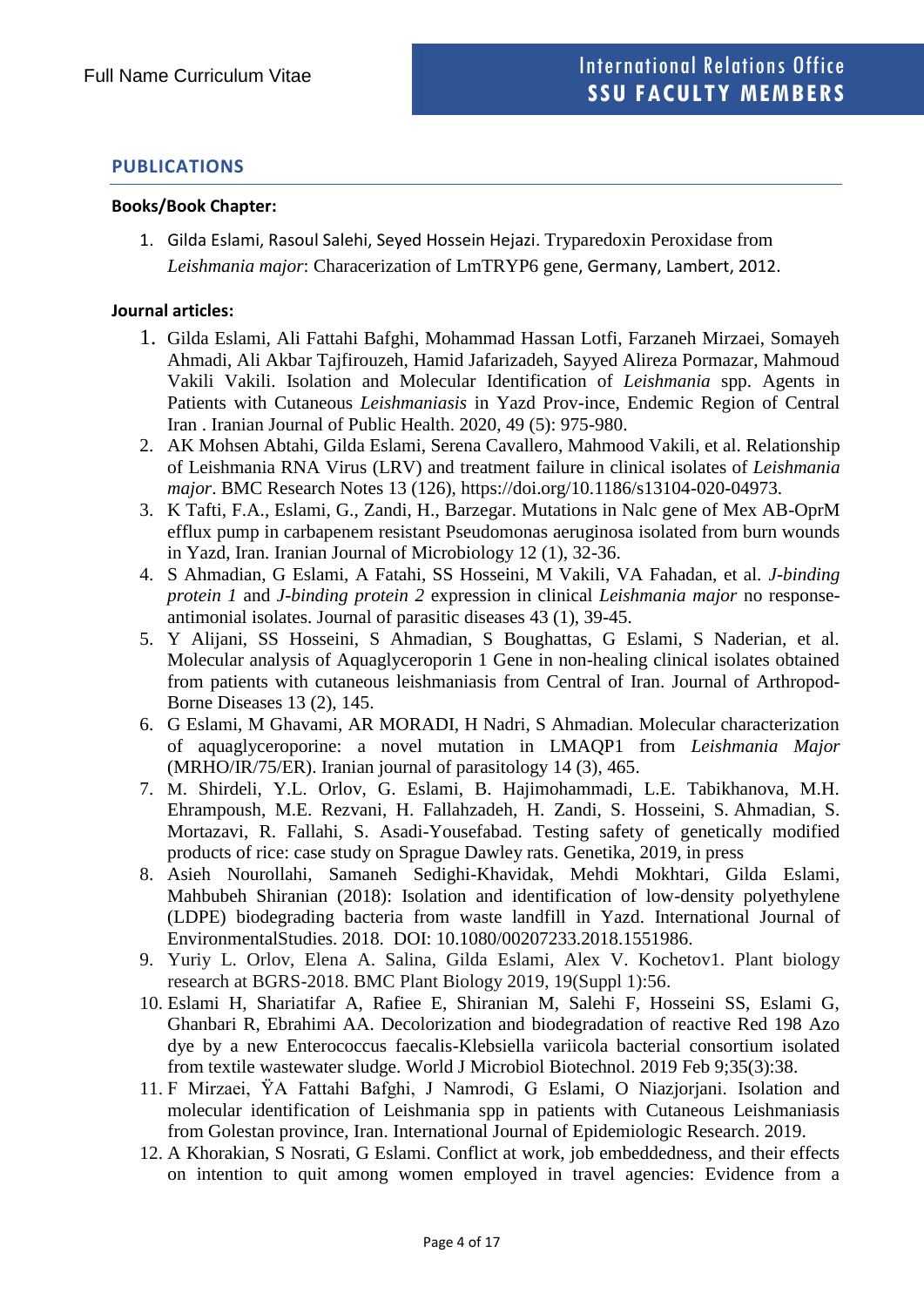religious city in a developing country. International Journal of Tourism Research 20 (2), 215-224.

- 13. Zarei-Yazdeli M, Eslami G, Zandi H, Kiani M, Barzegar K, Alipanah H, Mousavi SM, Shukohifar M. Prevalence of class 1, 2 and 3 integrons among multidrug-resistant *Pseudomonas aeruginosa* in Yazd, Iran. Iran J Microbiol. 2018 Oct;10(5):300-306.
- 14. Aghai-Maybodi M, Eslami G, Tohidfar M, Fattahi-Bafghi A, Hosseini SS, Ahmadian S, Elloumi M. Molecular characterization of clinical *Leishmania major* harboring ITS1 homology similar to the one in *Crithidia* spp. Journal of Isfahan Medical School. 2018,36 (500): 1261-1266 [Persian].
- 15. A Astani, F Akhavan Tafti, A Emami, M Izadi, G Eslami, M Vakili. Survey of Prevalence of Hepatitis G in Blood Donors Admitted to Yazd Blood Transfusion Center (2012). SSU\_Journals 25 (4), 271-278.
- 16. Ahmadian Salman, Eslami Gilda, Fatahi Ali, Saeede Sadat Hosseini, Vakili Mahmoud, Ajamein Fahadan Vahid, Elloumi Mourad. *J*-*binding protein 1* and *J*-*binding protein 2* expression in clinical *Leishmania major* no response-antimonial isolates. J Parasit Dis (2018). https://doi.org/10.1007/s12639-018-1052-5.
- 17. Ajamein, V., Eslami, G., Ahmadian, S., Khamesipour, A., Elloumi, M. Gene expression of RNAP II, JBP1 and JBP2 in Leishmania major exposed to antimonials, amphotericin B and paromomycin. Annals of parasitology. 2018, 64(3): 181-187.
- 18. Vatandoust N, Rami F, Salehi AR, Khosravi S, Dashti G, Eslami G, Momenzadeh S, Salehi R. Novel High-Fat Diet Formulation and Streptozotocin Treatment for Induction of Prediabetes and Type 2 Diabetes in Rats. Adv Biomed Res. 2018 Jul 2;7:107. doi: 10.4103/abr.abr\_8\_17. eCollection 2018.
- 19. S Nosrati, HM Zamani Zadeh, B Morid, G Eslami. The use of SCAR markers to identify *Fusarium oxysporum* f. sp. *radicis-cucumerinum*. Genetic Novine. 2017. 12 (3): 477- 482.[Persian].
- 20. Mokhtari H, Eslami G, Zandi H, Dehghan-Banadkouki A, Vakili M. Evaluating the Frequency of *aac(6')-IIa*, *ant(2″)-I*, *intl1*, and *intl2* Genes in Aminoglycosides Resistant *Klebsiella pneumoniae* Isolates Obtained from Hospitalized Patients in Yazd, Iran. Avicenna J Med Biotechnol. 2018 Apr-Jun;10(2):115-119.
- 21. Eshratkhah Mohammadnejad, A, [Eslami, G,](https://www.scopus.com/authid/detail.uri?authorId=35271875900&eid=2-s2.0-85043981328) Shamsi, F., Pirnejad, A., [Samie, A.,](https://www.scopus.com/authid/detail.uri?authorId=57201213589&eid=2-s2.0-85043981328) Safabakhsh, J., [Sakhavand, A.,](https://www.scopus.com/authid/detail.uri?authorId=57201215171&eid=2-s2.0-85043981328) [Elloumi, M.](https://www.scopus.com/authid/detail.uri?authorId=55602278800&eid=2-s2.0-85043981328) Prevalence of food-borne Toxoplasma in pregnant women population of Urmia, Iran. Journal of Food Quality and Hazards ControlVolume 5, Issue 1, 1 March 2018, 17-23.
- 22. Bahador Hajimohammadi, Gilda Eslami, Sepideh Khalatbari-limaki, Mohammad Hasan Ehrampoush, Ahmad Oryan, Hengameh Zandi, Hamid Reza Dehghan. The role of Linguatula serrata nymph in transmission of enteric bacterial pathogens to internal organs in sheep. J Parasit Dis. DOI 10.1007/s12639-017-0884-8.
- 23. Gilda Eslam؛ Sepideh Khalatbari-limaki؛ Ahmad Oryan؛ Amin Zohortabar؛ Asieh Amiri؛ Bahador Hajimohammadi. A survey on prevalence and molecular characteristics of Linguatula serrata isolated from slaughtered sheep and goat in Yazd slaughterhouse. Journal of Veterinary Research. 2018, 72 (4): 403-410.
- 24. Zarifi E, Eslami G, Khaled A, Vakili M, Vazini H, Zandi H. Prevalence of ESBLs in Acinetobacter baumannii isolated from intensive care unit (ICU) of Ghaem hospital, Mashhad, Iran. Journal of Pure and Applied Microbiology. 2017, 11(2): 811-819.
- 25. Eslami, G., Khalatbari-Limaki, S., Ehrampoush, M.H., Gholamrezaei M, Hajimohammadi, B., [Oryan A.](https://www.scopus.com/authid/detail.uri?origin=AuthorProfile&authorId=7004052039&zone=) Comparison of three different DNA extraction methods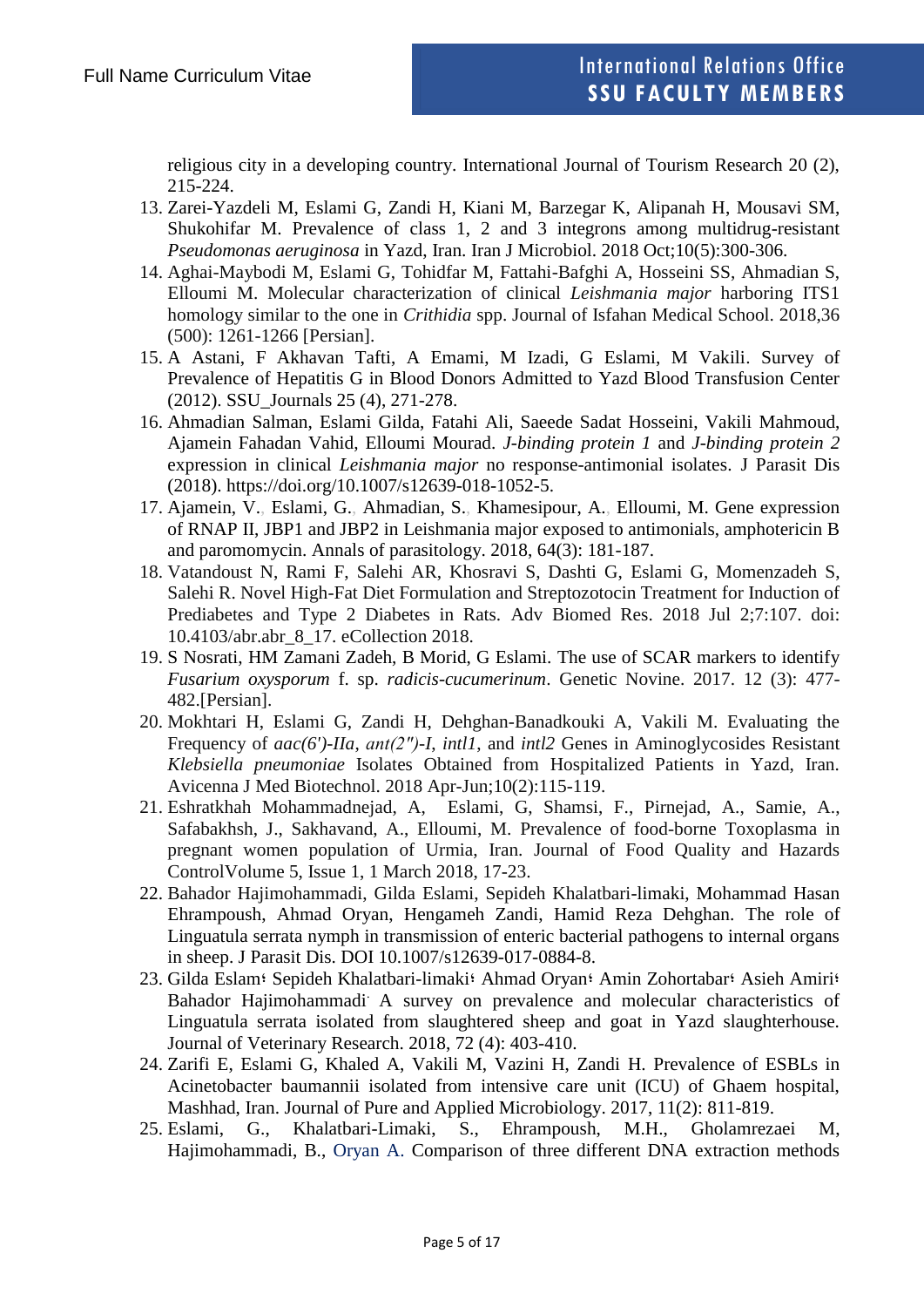for Linguatula serrata as a food born pathogen. Iranian Journal of Parasitology. 2017, 12(2), pp. 236-242.

- 26. Eslami G, Salehi R, Salehi M. Peroxiredons: Tryparedoxin Peroxidase from *Leishmania major*. Current Regenerative Medicine. 2016, 6.
- 27. Asadi-Saghandi A, Shams A, Eslami G, Mirghanizadeh SA, Eskandari-Nasab E. Peginterferon Alfa-2a/Ribavirin treatment efficacy in chronic hepatitis C patients is related to natural killer group 2D gene rs1049174 GC polymorphism. Virusdisease. 2016 Dec; 27(4): 369-374.
- 28. Eslami G, Zarchi MV, Moradi A, Hejazi SH, Sohrevardi SM, Vakili M, Khamesipour A. *Aquaglyceroporin1* gene expression in antimony resistance and susceptible *Leishmania major* isolates. J Vector Borne Dis. 2016 Oct-Dec;53(4):370-374.
- 29. Eslami, G., Manafi, L., Peletto, S. DNA extraction from beef harboring Sarcocystis spp.: Comparison of three different analytical methods. Journal of Food Quality and Hazards Control, 2016, 3(4), pp. 128-133.
- 30. Salehi F, Eslami G, Sadh M, Khalili MB. Determination of Streptococcus agalactiae Resistance to Selective Antibiotics and Detection of Resistance Gene to Erythromycin Isolated from Vagina of Carrier Women in Yazd, Iran, 2015. J Isfahan Med Sch 2016; 34(389): 783-8.
- 31. Alishahi H, Eslami G, Zandi H, Vakili M. Frequency of QnrA and QnrB Ciprofloxacinresistant Genes in Escherchia Coli Strains Isolated from Urinary Tract Infections in Estahban-Hospitals in Fars Province. JSSU. 2015; 23 (8) :736-746
- 32. Najmeh Jomehpour, Gilda Eslami, Mohammad Bagher Khalili. The Effect of *Ferula assa-foetida* L and *Carum copticum* Hydroalcoholic Extract on the Expression Levels of *Staphylococcus aureus* Genes Involved in Quorum Sensing. Jundishapur J Microbiol. 2016 October; 9(10):e33879.
- 33. MH Bargostavan, G Eslami, N Esfandiari, Ali Shams Shahemabadi. MMP9 Promoter Polymorphism (-1562 C/T) Does not Affect the Serum Levels of Soluble MICB and MICA in Breast Cancer. Iranian Journal of Immunology, 2016, 13 (1): 45-53.
- 34. Hosseini, S.S., Eslami, G., Zandi, H., Vakili, M. Frequency of oqxA and oqxB plasmidmediated quinolone resistance genes in Escherichia coli isolated from urine of inpatients with urinary tract infections in Yazd City, Iran. Journal of Isfahan Medical School, 2016,34(402), pp. 1211-1217.
- 35. Nasimeh Vatandoost, Ahmad Reza Salehi, Mohammad Kazemi, Sharifeh Khosravi, Gilda Eslami, Sara Kamali, Rasoul Salehi. Genetic polymorphism of 8 Y-STR loci in native population of Isfahan province in central part of Iran. Annals of Human Biology, 2016. DOI: 10.1080/03014460.2016.1200671.
- 36. Ali Moradi, Mohammad Bahrami, Gilda Eslami, Javad Mohiti-Ardekani. The Effect of Curcumin on GLUT4 Gene Expression as a Diabetic Resistance Marker in C2C12 Myoblast Cells. Iranian Journal of Diabetes and Obesity. 2015; 2(6) 98–105.
- 37. Rahnama R, Mansouri R, Valizadeh H, Rahimdel A, Eslami G. Investigating Prevalence of FOXP3 Gene Polymorphism in Multiple Sclerosis. JSSU. 2015; 22 (6) :1604-1611
- 38. Zarei-Yazdeli M, Eslami G, Zandi H, Mousavi S M, Kosha H, Akhavan F et al . Relationship between antimicrobial resistance and class I integron in Pseudomonas aeruginosa isolated from clinical specimens in Yazd during 2012-2013. Feyz. 2014; 18  $(1)$ :60-67
- 39. Mahdi Dehghan-Manshadi, Hossein Hadinedoushan, Mohammad Kazem Amirbaigy, Fateme Zare, Gilda Eslami, Seyyed Ali Mirghanizade-Bafghi, Mohsen Akhondi-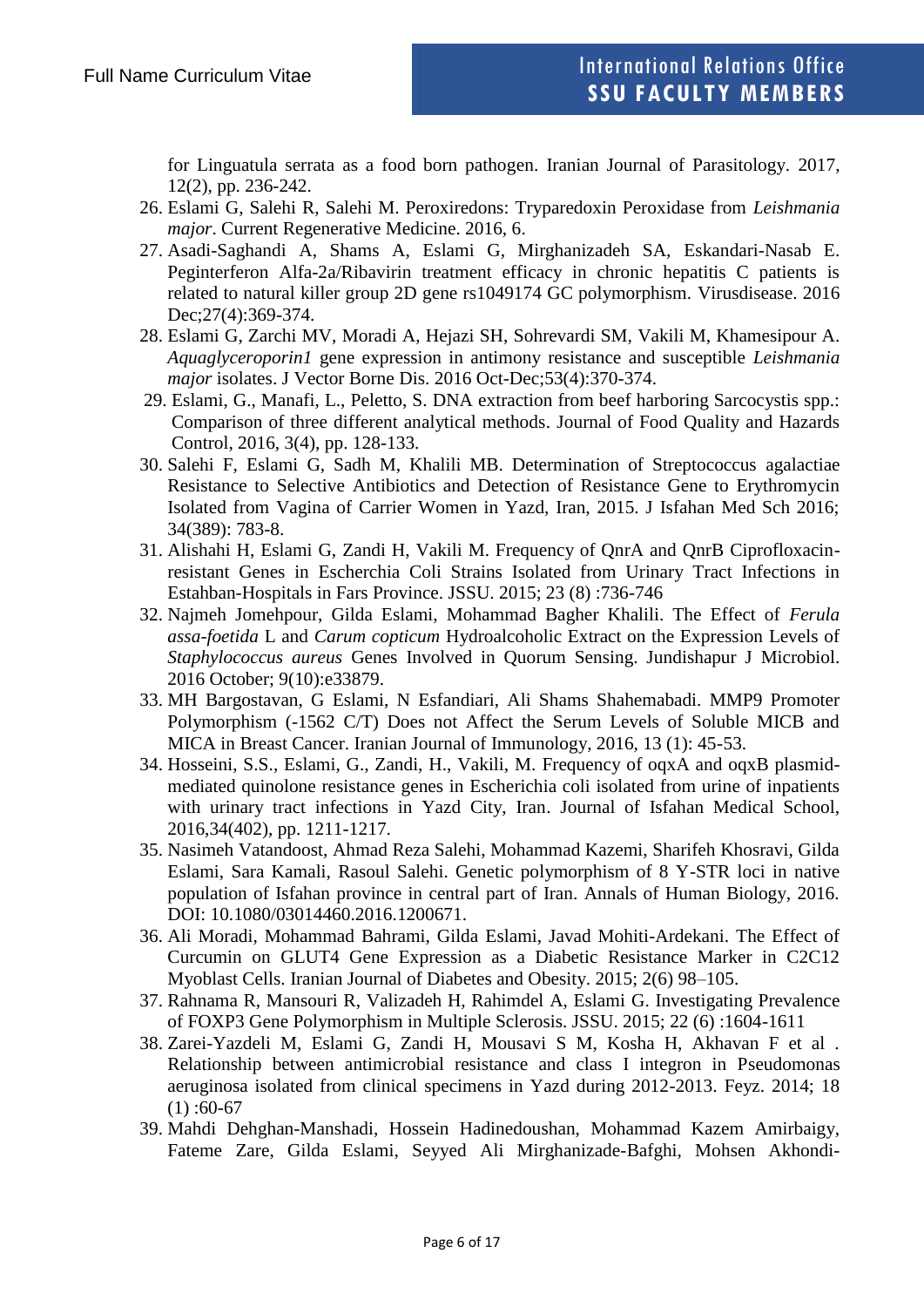Meybodi. Relative Expression of Toll-Like Receptors 2 and 7 mRNA in Peripheral Blood of Patients with Hepatitis C. Hepat Mon. 2015 November; 15(11): e30427

- 40. Nematollahi Z, Hadinedoushan H, Aflatoonian A, Eslami G, Ghasemi N. The association between single nucleotide polymorphism in interleukin-27 gene and recurrent pregnancy loss in Iranian women. Iran J Reprod Med. 2015 Apr;13(4):209-14.
- 41. Monir Doudi, Marziyeh Karami, Gilda Eslami, Mahbubeh Setorki. A Study of Genetic Polymorphism of Crithidia in Isfahan, Iran. Zahedan J Res Med Sci. 2015 May; 17(5):971.
- 42. Gilda Eslami, Bahador Hajimohammadi, Mahsa Moghadam Ahmadi, Ali Dehghani, Hengameh Zandi, Fatemeh Hoseinpour Ganjaroudi, Sepideh Khalatbari. Molecular Assay for Fraud Identification of Handmade Hamburgers. International Journal of enteric pathogen. 2014, 2 (4): e21152.
- 43. Bahador Hajimohammadi, Mahsa Moghadam Ahmadi, Gilda Eslami, Ahamd Oryan, Ali Dehghani, Amin Zohourtabar. Molecular Method Development to Identify Foodborne *Sarcocystis hominis* in Raw Beef Commercial Hamburger. International Journal of enteric pathogen. 2014, 2 (4): e21139.
- 44. Moghadam FH, Tayebi T, Dehghan M, Eslami G, Nadri H, Moradi A, Vahedian-Ardakani H, Barzegar K. Differentiation of bone marrow mesenchymal stem cells into chondrocytes after short term culture in alkaline medium. Int J Hematol Oncol Stem Cell Res. 2014 Oct 1; 8(4):12-9.
- 45. B. Hajimohammadi, G. Eslami, A. Zohourtabar , A. Dehghani , A. Oryan , H. Pourmirzaei Tafti, F. Radouani. High Occurrence of *Sarcocystis* Cysts in Meat Produced in Yazd, Central Iran. Journal of Food Quality and Hazards Control 1 (2014) 95-101.
- 46. B. Hajimohammadi, A. Oryan, A. Zohourtabar , M. Ardian, M. Shokuhifar , G. Eslami. Rate of Carcass and Offal Condemnation in Animals Slaughtered at Yazd Slaughterhouse, Central Iran. Journal of Food Quality and Hazards Control 1 (2014) 61- 64
- 47. B. Hajimohammadi, A. Dehghani, M. Moghadam Ahmadi, G. Eslami, A Oryan, A. Khamesipour. Prevalence and species identification of *Sarcocystis* in raw hamburgers distributed in Yazd, Iran using PCR-RFLP. Journal of Food Quality and Hazards Control 1 (2014) 15-20.
- 48. Omid Savabi, Mohammad Kazemi, Sara Kamali, Ahmad Reza Salehi, Gilda Eslami, Arezoo Tahmourespour, Rasoul Salehi. Effects of biosurfactant produced by *Lactobacillus casei* on *gtfB, gtfC,* and *ftf* gene expression level in *S. mutans* by real‑time RT‑PCR. Advanced Biomedical Research. 2014, 3: 231-235.
- 49. Gilda Eslami, Bahador Hajimohammadi, Abbas Ali Jafari, Farzaneh Mirzaei, Mostafa Gholamrezai, Hossein Anvari, Ali Khamesipour. Molecular identification of *Leishmania tropica* infections in patients with cutaneous leishmaniasis from an endemic central of Iran. Tropical Biomedicine. 2014, 31(4): 592–599.
- 50. Homayouni Moghadam F, Tayebi T, Moradi A, Nadri H, Barzegar K, Eslami G. Treatment with platelet lysate induces endothelial differentiation of bone marrow mesenchymal stem cells under fluid shear stress. EXCLI Journal. June 2014, 13: 638-649.
- 51. Najafi S, Hadinedoushan H, Eslami G, Aflatoonian A. Association of IL-17A and IL-17 F gene polymorphisms with recurrent pregnancy loss in Iranian women. J Assist Reprod Genet. 2014 Sep 17. 2014 Nov;31(11):1491-6. doi: 10.1007/s10815-014-0294-0. Epub 2014 Sep 17.
- 52. Salehi R, Savabi O, Kazemi M, Kamali S, Salehi AR, Eslami G, Tahmourespour A. Effects of Lactobacillus reuteri-derived biosurfactant on the gene expression profile of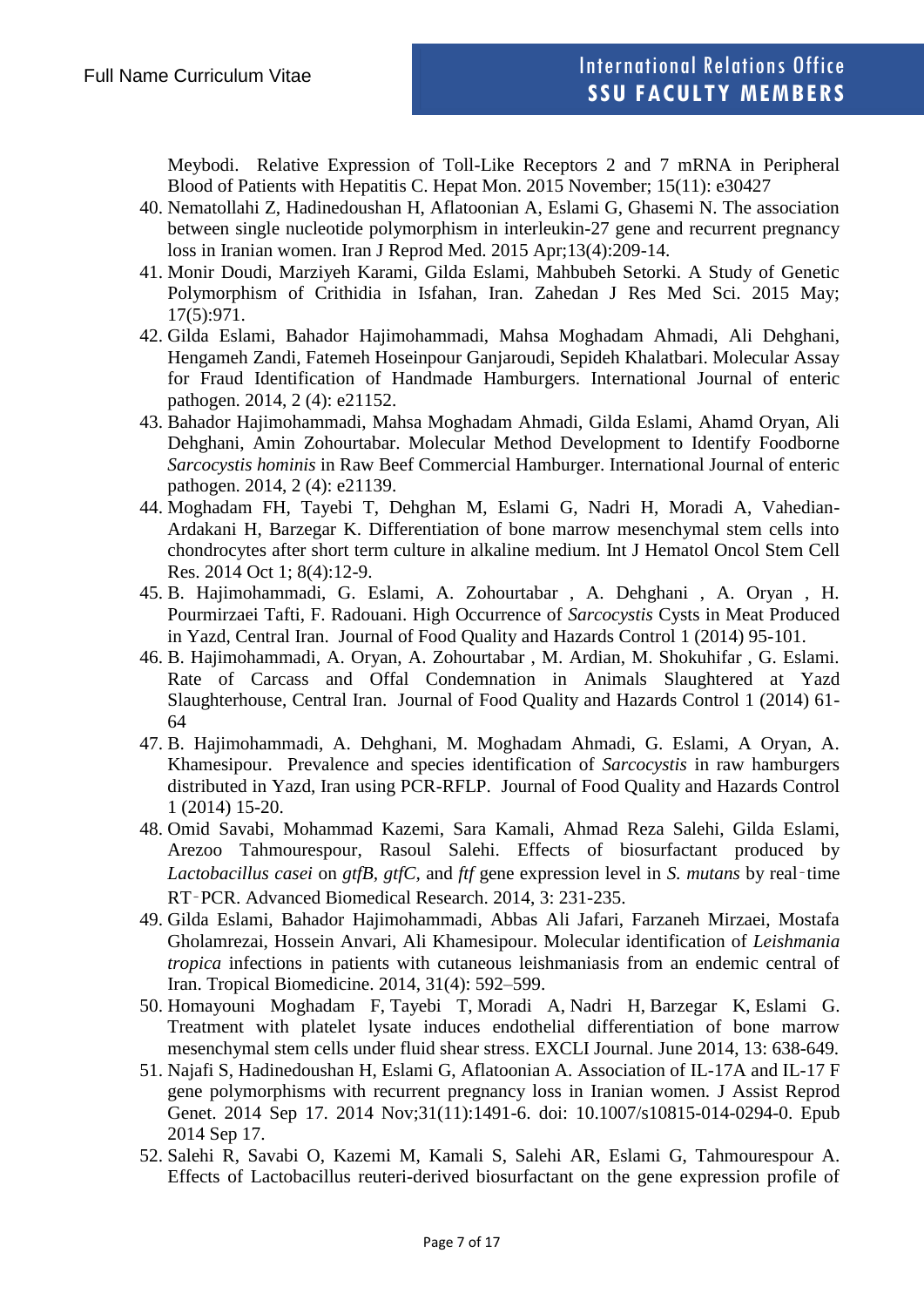essential adhesion genes (gtfB, gtfC and ftf) of Streptococcus mutans. Adv Biomed Res. 2014 Aug 19; 3: 169. doi: 10.4103/2277-9175.139134. eCollection 2014.

- 53. Hadinedoushan H, Abbasirad N, Aflatoonian A, Eslami G. The serum level of transforming growth factor beta1 and its association with Foxp3 gene polymorphism in Iranian women with recurrent spontaneous abortion. Hum Fertil (Camb). 2014 Jul 14:1-6.
- 54. Gilda Eslami, Bahador Hajimohammadi, Mostafa Gholamrezaei, Sepideh Khalatbary, Amin Zohortabar, Mahmoud ArdianPractical Approach for DNA Extraction of Food Born Linguatula Serrata Nymphs: An Analytical Method. GMJ. 2014 3(2):115-9.
- 55. Tahereh Navidifar, Gilda Eslami, Mohsen Akhondi, Mahmood Baghbanian, Hossein Fallah Zadeh, Hengameh Zandi. Antibacterial Resistance Patterns of *Helicobacter pylori*  Clinical Isolates From Gastric Biopsy of Patients in Yazd. Int J Enteric Pathog. 2014 May; 2(2): e17791.
- 56. Gilda Eslami, Rasoul Salehi. Development of a chamber system for rapid, high yield and cost-effective purification of deoxyribonucleic acid fragments from agarose gel. Advanced Biomedical Research. 2014; 3:78.
- 57. Ahmadi, M.M, Hajimohammadi, B, Eslami, G, Oryan, A, Yasini Ardakani, S.A, Zohourtabar, A, Zare, S. First identification of Sarcocystis hominis in Iranian traditional hamburger. Journal of Parasitic Diseases. 2014: 1-3.
- 58. Farzaneh Mirzaie, Gilda Eslami, Mohammad Hossein Yosefi, Nader PestehchianNarjes Abbasirad. Molecular identification of Leishmania isolates obtained from patients suspected as having cutaneous leishmaniasis referred to reference laboratories from Yazd province in central Iran. ABR. 2013, 2(4): 92-97.
- 59. Gilda Eslami, Hossein Anvari, Mohsen Ebadi, Yasamin Nabipour, Farzaneh Mirzaei, Ali Khamesipour. The changing profile of cutaneous leishmaniasis agent in a central province of Iran. Tanzania Journal of Health Research, 2013, 15 (1):18.
- 60. Absalan M, Eslami G, Zandi H, Mosaddegh A, Vakili M, Khalili MB. Prevalence of Recto- Vaginal Colonization of Group B Streptococcus in Pregnant Women. J Isfahan Med Sch 2013; 30(220): 2367-75.
- 61. Eslami G, Shams A, Fasahat M, Ashoori H, Hatefi Z, Nabipour Y, et al. Effects of S-Allyl-Cysteine on Survival, Apoptosis, and Proliferation of *Leishmania Major* in Vitro. J Isfahan Med Sch 2013; 31 (225): 121-30.
- 62. Doudi M, Setorki M, Eslami G, Hejazi SH. The Molecular Epidemiology of *Crithidia*  Strains in Isfahan City and Surrounding Areas, Iran. J Isfahan Med Sch 2014; 32(275): 182-93*.*
- 63. Abbasirad N, Hadinedoushan H, Eslami G, Mirghanizade SA. Identification and Comparison of Foxp3 in Women with Recurrent Spontaneous Abortion and Controls. J Isfahan Sch 2013; 31 (246): 1141-8.
- 64. Azizi O, Hadi Nodoushan H, Eslami G, Norbakhsh P, Soleimani H, Dehghani-Tafti A et al . Evaluation of serum lipoproteins - A and its Association with Inflammatory Markers in Patients with Rheumatoid Arthritis. JSSU. 2014; 22 (2) :1046-1053
- 65. Hajimohammadi B, Dehghani A, Moghaddam-Ahmadi M, Eslami G, Oryan A, Yasini-Ardakani SA, et al. Isolation of Sarcocystis Hirsuta from Traditional Hamburger of Iran. J Isfahan Med Sch 2014; 32(273): 79-85.
- 66. yousefi A, Zandi H, Eslami G, Vakili M. Frequency of Methicillin- Resistance among Clinical Isolates of Staphylococcus Aureus by Phenotypic and Molecular Methods in Yazd. JSSU. 2015; 23 (1) :1826-1837.
- 67. Akhavan-Tafti F, Eslami G, Zandi H, Mousavi SM, Zarei M. Prevalence of *blaVIM, blaIPM* and *blaNDM Metallo-Beta-Lactamases* Enzymes in Pseudomonas Aeruginosa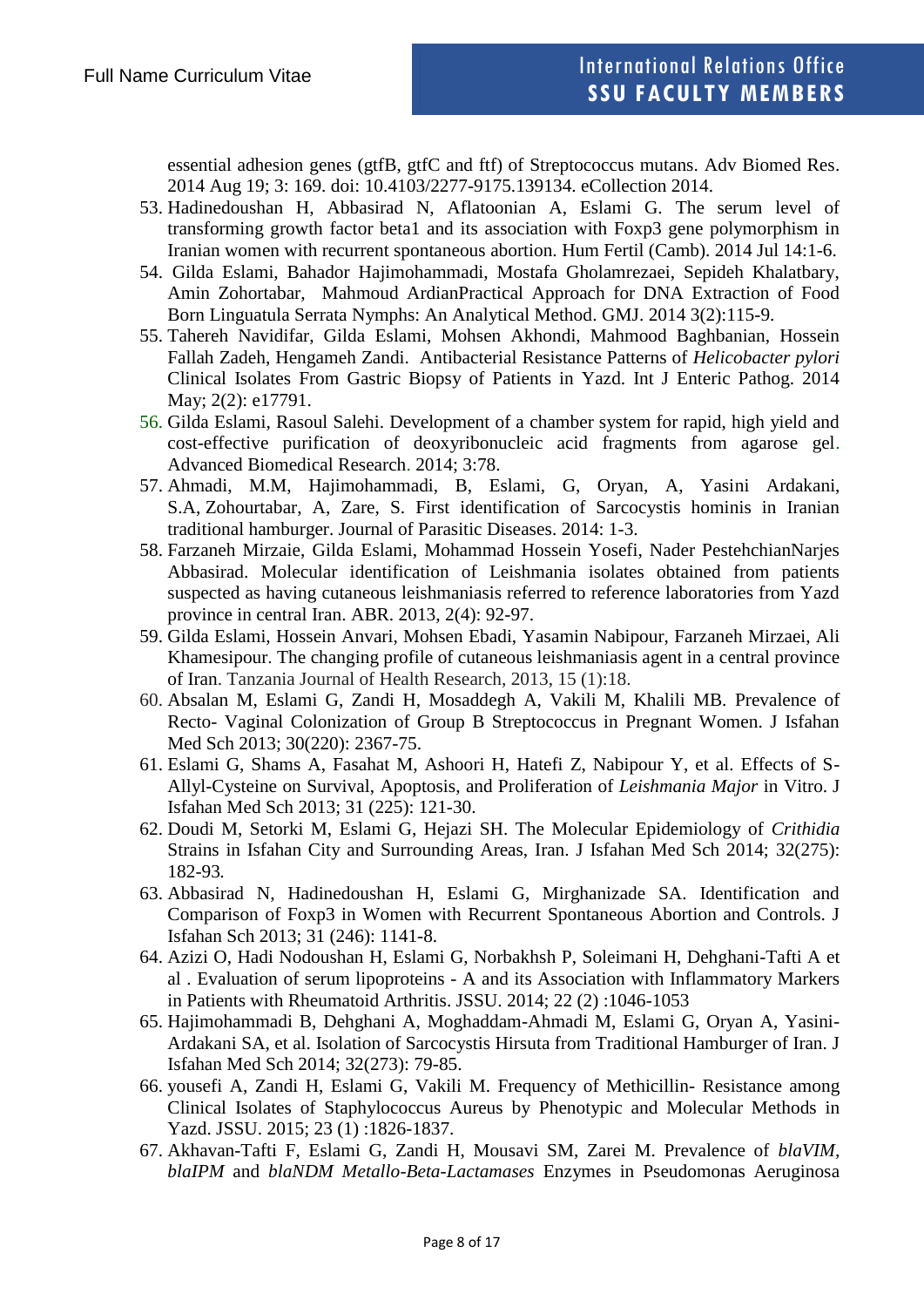Isolated from Burn Wounds in Shahid Sadoughi Burn Hospital in Yazd. J Isfahan Med Sch 2014; 31(263): 1955-64

- 68. Ghobadzadeh S, Shams A, Eslami G, Mirghanizadeh A. Investigation of NKG2D rs1049174G>C Gene Polymorphism in Women with Breast Cancer. JSSU. 2013; 21 (3) :291-299.
- 69. Gilda Eslami, Rasoul Salehi, Sharifeh Khosravi & Monir Doudi. Genetic analysis of clinical isolates of Leishmania major from Isfahan, Iran. Journal of vector borne diseases. 2012, (49) 3: 168-174.
- 70. Sharifeh Khosravi, Saied Hossein Hejazi, Mortaza Hashemzadeh, Gilda Eslami, Hossein Yousofi Darani. Molecular diagnosis of Old World leishmaniasis: Real-time PCR based on tryparedoxin peroxidase gene for the detection and identification of *Leishmania* spp. *J Vector Borne Dis* 49, March 2012, pp. 15–18.
- 71. Gilda Eslami, Frikha Frikha, Rasoul Salehi, Ali Khamesipour, Seyed Hossein Hejazi, Mohammad Ali Nilforoushzadeh. Cloning, expression and dynamic simulation of TRYP6 from Leishmania major (MRHO/IR/75/ER). *Molecular Biology Reports*. 38(6), 2011, pp. 3765-76.
- 72. Arezoo Tahmourespour, Rasoul Salehi, Kasra Kermanshahi, Gilda Eslami. The antibiofouling effect of Lactobacillus fermentum-derived biosurfactant against Streptococcus mutans. *Biofouling*. 27 (4), April 2011, pp. 385–392.
- 73. Monir Doudi, Seyed Hossein Hejazi, Mohammad Reza Razavi, Gilda Eslami, Manizheh Narimani. Comparative molecular epidemiology of Leishmania major and Leishmania tropica by PCR-RFLP in Isfahan and Bam cities, Iran. Medical Science Monitor. *Med Sci Monit*. 16(11), 2010 Nov, pp. CR530-5.
- 74. Doudi M, Eslami G, Setorki M, Hejazi SH. The study of genetic polymorphism of *leishmania major* and *Leishmania tropica* by PCR-RFLP technique in two hyper-endemic regions: Isfahan and Bam, Iran. Arak Medical University Journal. 2011; 14(57): 20-29.
- 75. Tahmourespour A, Salehi R, kermanshahi R, Eslami G. RNA extraction from Streptococcus mutans biofilms. Iran J Med Microbiol. 2010; 3 (4) :9-14
- 76. Rasoul Salehi, Christopher A. Fisher, Patricia A. Bignell, Gilda Eslami, John M. Old. Identification of Three Novel Mutations [-41 (A>C), codon 24 (-G), and IVS-I-109 (-T)], in a Study of beta-Thalassemia Alleles in the Isfahan Region of Iran. *Hemoglobin*. 34 (1), 2010, pp. 115-20.
- 77. Gilda Eslami, Rasoul Salehi, Sharifeh Khosravi. TRYPAREDOXIN PEROXIDASE GENE IN PATIENTS WITH CUTANEOUS LEISHMANIASIS HAS HOMOLOGY WITH THE ONE IN CRITHIDIA FASCICULATE! Malaysian Journal of Dermatology. 2010. Volume 24. Page: 81-82.
- 78. Eslami G, Salehi R, Hejazi H, Khamesipour A. Comparison of LmTRYP6 (EU251502) and LmTRYP6 (LMJF15. 1140) using genomic and proteomics software tools. IUBMB LIFE. Vol. 61. No. 3. 111 RIVER ST, HOBOKEN, NJ 07030 USA: JOHN WILEY & SONS INC, 2009. (Abstract)
- 79. Salehi, Rasoul, Arezo Tahmourespour, and Gilda Eslami. "THE EFFECTS OF SOME PROBIOTICS ON GTFB AND GTFC GENE EXPRESSION LEVELS IN BIOFILM PRODUCING S. MUTANS BY REAL-TIME RT-PCR." *IUBMB LIFE*. Vol. 61. No. 3. 111 RIVER ST, HOBOKEN, NJ 07030 USA: JOHN WILEY & SONS INC, 2009.(Abstract)
- 80. Gilda Eslami, Rasoul Salehi, Hossein Hejazi, Ali Khamesipour, Bahram Kazemi. Cloning and Expression of TRYP6 Gene from Leishmanai major (MRHO/IR/75/ER). *Iranian J Arthropod-Borne Dis*. 2(1), 2008, pp. 7-15.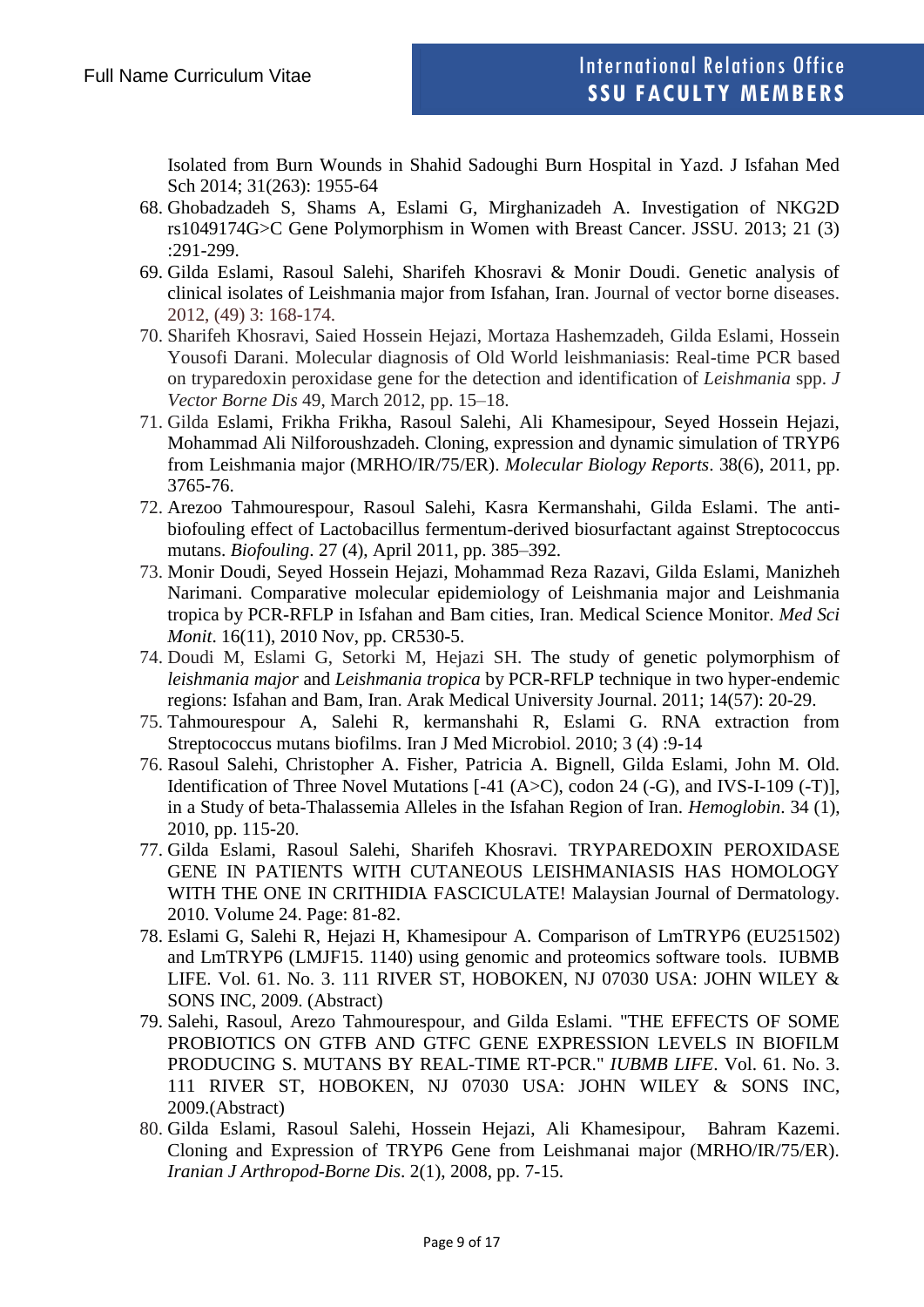- 81. Seyed Hossein Hejazi, Noosh zia-Jahromi, Mojgan Bandehpour, Gilda Eslami, Rasoul Salehi, Ali khamesipour, Bahram Kazemi. Cloning of Iranian Leishmania major mannose-1-phosphate guanyltransferase gene. *Iranian Journal of Parasitology.* 8 (23), 2009, pp. 6495-6498.
- 82. Seyed Hossein Hejazi, Kobra Mokhtarian, Gilda Eslami, Rasoul Salehi, Ali Nilforoushzadeh, Leila Shirani, Sedigh Saberi. Identification of isolated *Leishmania* using PCR from patients with cutaneous leishmaiasis from Isfahan Mohammad Abad. *Iranian Journal of Dermatology*. 10 (41), 2007, pp. 229-235. (Persian language)
- 83. Seyed Hossein Hejazi, Gilda Eslami, AbdolHossin Dalimi Asl. The parasiticidal effect of electricity on *Leishmania major,* both in vitro and in vivo. *Annals of Tropical Medicine and Parasitology*. 98(1), 2004, pp. 37-42.

## **Editorials/Case Reports:**

- 1. Hajimohammadi B, Eslami G, Oryan A, Zohourtabar A, Pourmirzaei Tafti H, Moghaddam Ahmadi M. Molecular identification of *Sarcocystis hominis* in native cattle of central Iran: A case report. Tropical Biomedicine. 2014, 31(1): 183–186.
- 2. G. Eslami, A. Zohourtabar, S.R. Mehrizi. First molecular identification of *Sarcocystis hirsuta* in Iranian beef: A case report. Journal of Food Quality and Hazards Control 1 (2014) 32-34.

#### **RESEARCH INTERESTS**

Molecular detection and identification

Leishmaniasis

**Sarcocystis** 

Toxoplasmosis

Hydatic cyst

## **SKILLS AND QUALIFICATIONS**

| Language: English | Name of language: Intermediate |  |
|-------------------|--------------------------------|--|
| Computer:         | 1. Word                        |  |
|                   | 2. ppt                         |  |
|                   | 3. Excell                      |  |

- 4. BLAST
- 5. ClustalW2
- 6. McCoffee
- 7. Oligoanalyzer
- 8. Primer blast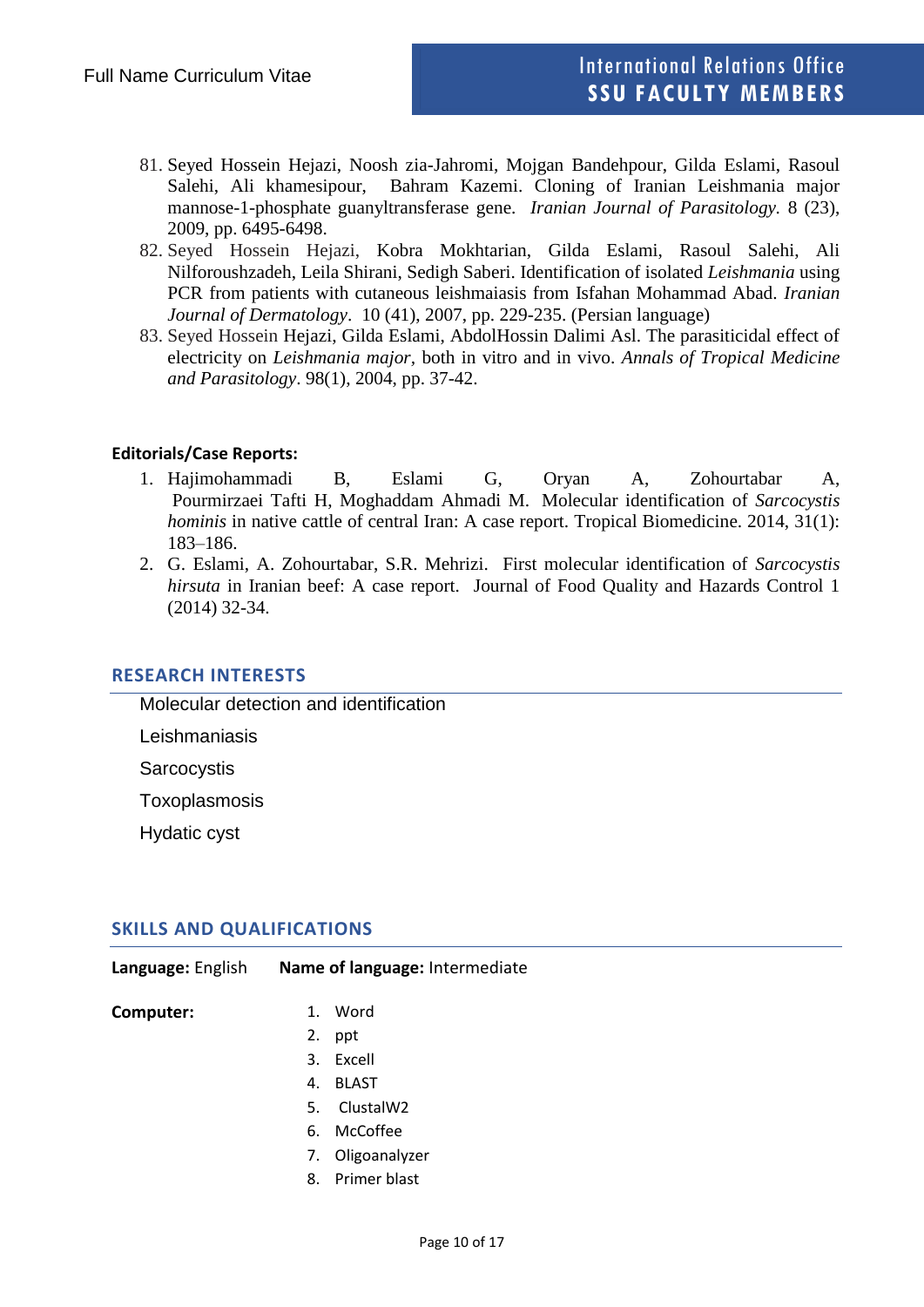9. Primer3

- **Research:** 1. Browsing in scientific databases
	- 2. Writing paper
	- 3. Editing the paper text
	- 4. BLAST
	- 5. ClustalW2
	- 6. McCoffee
	- 7. Oligoanalyzer
	- 8. Primer blast
	- 9. Primer3

**Technical skills:** 1. DNA extraction

- 
- 2. RNA extraction
- 3. Agarose gel electrophoresis
- 4. PAGE
- 5. cDNA synthesis
- 6. Cloning
- 7. Culturing of Leishmania
- 8. Conventional PCR
- 9. Real Time PCR
- 10. PCR-RFLP
- 11. RT-PCR
- 12. Nested-PCR
- 13. ARMS PCR
- 14. Primer designing
- 15. Bioinformatics
- 16. Sequence analysis
- 17. Single cell PCR
- 18. Western blot
- 19. Fluorescent PCR

#### **CONFERENCES ATTENDED**

| Date | Title of seminar/conference                                                   |
|------|-------------------------------------------------------------------------------|
|      | (title of your paper), (oral/poster presentation), City, Country              |
| 2003 | 8 <sup>th</sup> congress of leishmaniasis and skin diseases                   |
|      | Effect of direct electricity on viability of Leishmania major in vitro, oral, |
|      | Isfahan, Iran                                                                 |
| 1992 | First student conference of detection of current infectious diseases in       |
|      | Chaharmahal va Bakhtiyari                                                     |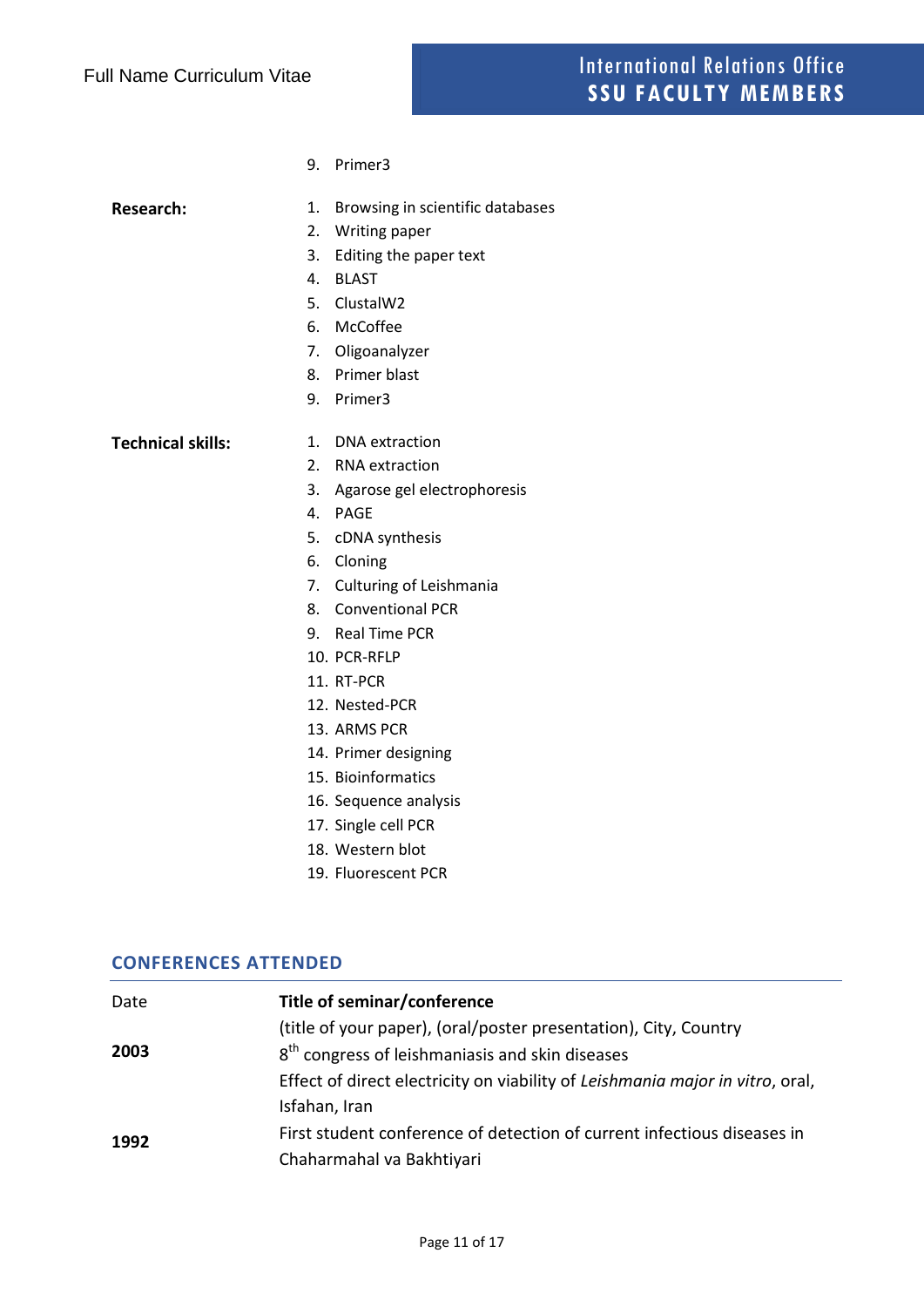|      | Comparison of the prevalence of parasitic diseases between 1989 and         |
|------|-----------------------------------------------------------------------------|
|      | 1992, Shahr-e-Kord, Iran                                                    |
| 2001 | $6th$ congress of leishmaniasis and skin diseases                           |
|      | Effect of Gentamycin and Paramomycin on viability of Leishmania major       |
| 2001 | in vitro, Isfahan, Iran                                                     |
|      | Second International congress of leishmaniasis and skin diseases            |
| 2000 | Effect of Azestrol on viability on Leishmania major in vitro, Isfahan. Iran |
|      | Third congress of parasitology                                              |
|      | Effect of direct electricity against cutaneous leishmaniasis in vivo, Sari, |
|      | Iran                                                                        |
| 2003 | 8 <sup>th</sup> congress of dermatology and leishmaniasis                   |
| 2009 | Electrotherapy in cutaneous leishmaniasis, Isfahan, Iran                    |
|      | Worldleish 9                                                                |
|      | Lacknow, India                                                              |
| 2010 | International congress of dermatology                                       |
|      | Kutakinabalou, Malasia                                                      |
| 2011 | International congress of molecular biology in insect                       |
| 2012 | Amesterdam, Nethherland                                                     |
|      | 8 <sup>th</sup> International congress of parasitology (NICOPA)             |
| 2013 | Kerman, Iran                                                                |
|      | International congress of infectious diseases                               |
|      | Tehran, Iran                                                                |
| 2013 | 7 <sup>th</sup> congress of microbiology                                    |
|      | Shiraz, Iran                                                                |
| 2013 | Congress of genetics and molecular biology                                  |
| 2014 | Kushadasi, Turkey                                                           |
|      | Fisrt conference of microscopic studies                                     |
|      | Shiraz, Iran                                                                |
| 2015 | International congress of microbiology                                      |
|      | Shiraz, Iran                                                                |
| 2018 | 11th International Multiconference "Bioinformatics of Genome Regulation     |
|      | and Structure\Systems Biology" - BGRS\SB-2018- Novosibirsk, Russia          |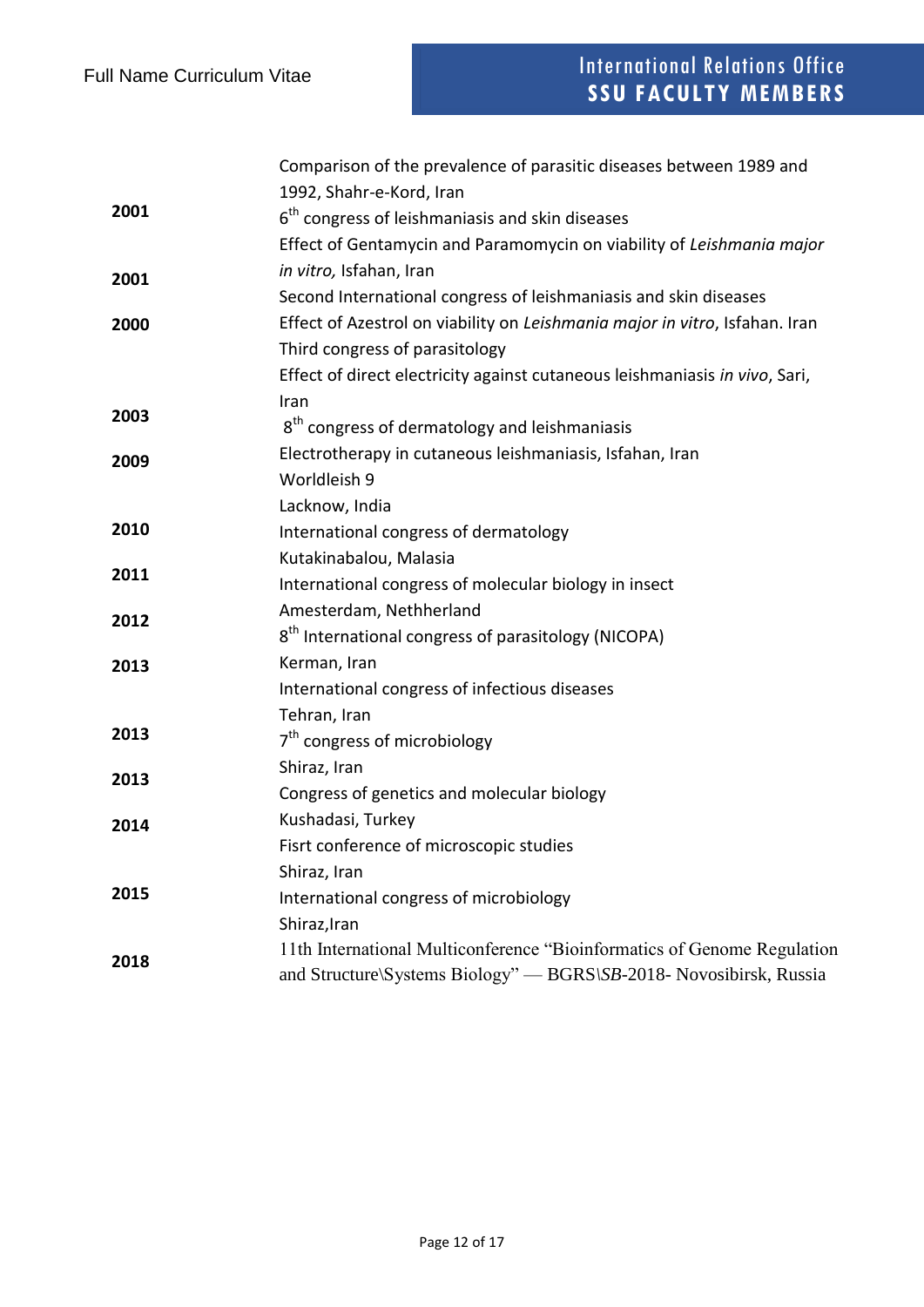## **PROFESSIONAL MEMBERSHIP**

| <b>Start and End Date</b> | Type of membership, Association/Organization, City/Country              |
|---------------------------|-------------------------------------------------------------------------|
| 1998 till now             | Membership of Iranian parasitogist, Iran                                |
| 2008 till now             | Membership in SMBI                                                      |
| 2012 till now             | Membership in IACSIT                                                    |
| 2013 till now             | Membership in leishmaniasis net                                         |
| 2014 till 2015            | Editorial Board of the Journal of Food Quality and Hazards Control      |
| 2015 till now             | Editor in Chief of the Journal of Food Quality and Hazards Control      |
| 2013 till now             | Editorial Board of the International Journal of Medical Laboratory      |
| 2011 till now             | Membership of the Vice Chanceller of the University of Medical Sciences |

# **HONORS AND AWARDS**

| Date | Title of Award, Issuing organization/institute, Awarded for                                        |
|------|----------------------------------------------------------------------------------------------------|
| Date | Organization/institute, type of Scholarship or Grant, valued at                                    |
| 2014 | Premier researcher in School of Medicine, Shahid Sadoughi University of<br><b>Medical Sciences</b> |
| 2011 | Premier researcher in Faculty of Para-Medicine, Shahid Sadoughi<br>University of Medical Sciences  |
| 1998 | Premier student in Bachelor of Science                                                             |
| 2000 | Premier student in Master of Science                                                               |
| 2002 | Premier student in PhD                                                                             |
| 2014 | Appreciation for 6 <sup>th</sup> olympiad                                                          |
| 2015 | Appreciation for 7 <sup>th</sup> olympiad                                                          |
| 2016 | Appreciation for 8 <sup>th</sup> olympiad                                                          |
| 2017 | Appreciation for 9 <sup>th</sup> olympiad                                                          |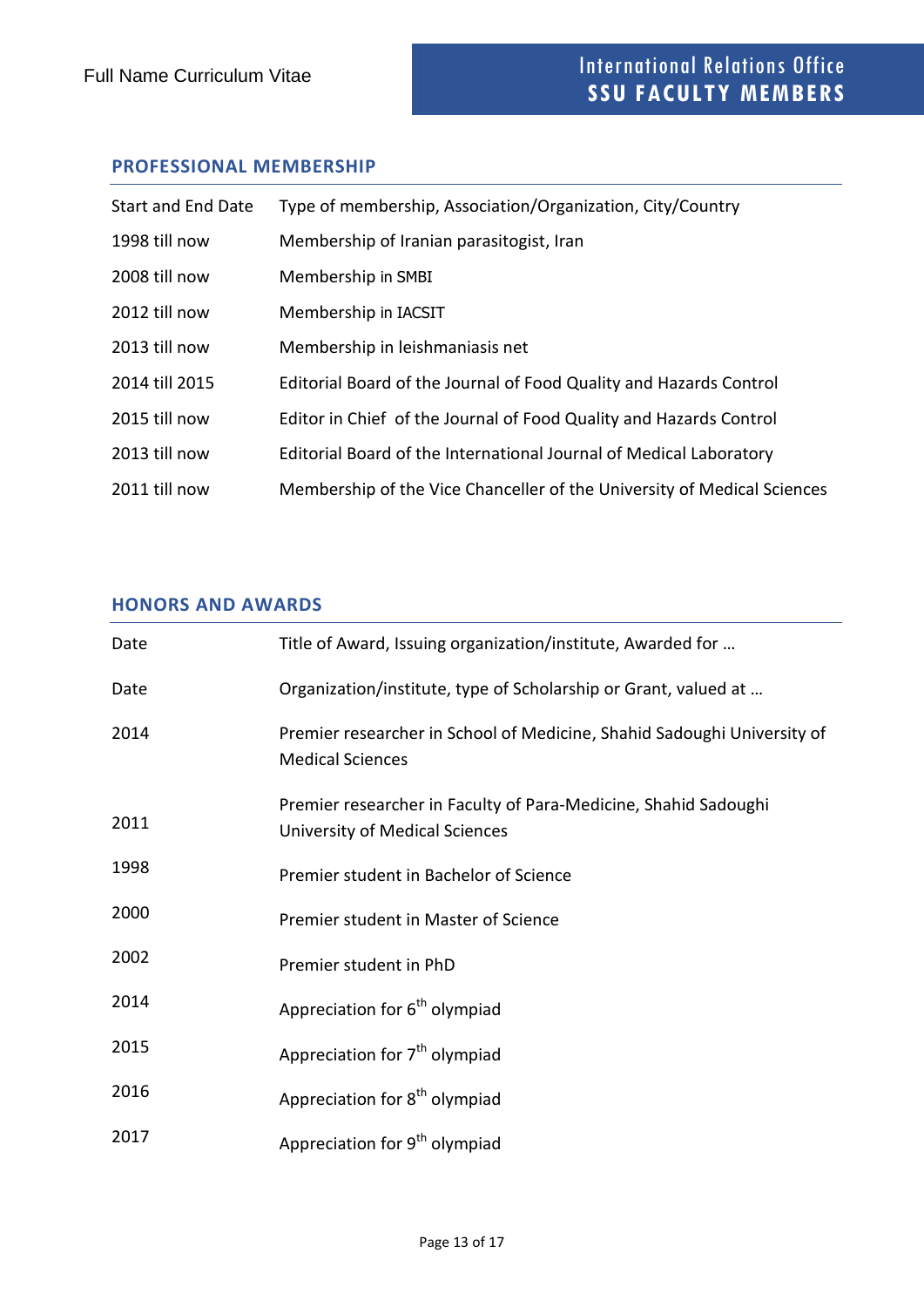2018 **Appreciation for 10<sup>th</sup> olympiad** 

# **PATENTS**

| Date | Patent No, "Title"                                                                      |
|------|-----------------------------------------------------------------------------------------|
| 2018 | MF072938, Acinetobacter baumannii strain Yazd-66 class A beta-lactamase GES             |
|      | (blaGES) gene, partial cds                                                              |
| 2018 | MF072939, Acinetobacter baumannii strain Yazd-64 class A extended-spectrum beta-        |
|      | lactamase PER (blaPER) gene, partial cds                                                |
| 2018 | MF072941, Acinetobacter baumannii strain Yazd-34 class A beta-lactamase SHV             |
|      | (blaSHV) gene, partial cds                                                              |
| 2018 | MF072940, Acinetobacter baumannii strain Yazd-54 class A broad-spectrum beta-           |
|      | lactamase TEM (blaTEM) gene, partial cds                                                |
| 2018 | MF474177, Bacillus cereus strain Yazd-3 proton-channel complex MotB gene, partial cds   |
| 2017 | MF449423, Escherichia coli strain Yazd-9 16S ribosomal RNA gene, partial sequence       |
| 2017 | MF449426, Escherichia coli strain Yazd-6 16S ribosomal RNA gene, partial sequence       |
| 2017 | MF871628, Klebsiella pneumoniae strain 69 aminoglycoside 6'-N-acetyltransferase Ib      |
|      | gene, partial cds                                                                       |
| 2017 | MF445147, Escherichia coli strain Yazd-3 16S ribosomal RNA gene, partial sequence       |
| 2017 | MF445150, Pseudomonas aeruginosa strain Yazd-3 16S ribosomal RNA gene, partial          |
|      | sequence                                                                                |
| 2017 | MF871629, Klebsiella pneumoniae strain 113 aminoglycoside-2"-adenylyltransferase        |
|      | gene, partial cds                                                                       |
| 2017 | MF871630, Klebsiella pneumoniae strain 6 beta-ketoacyl-acyl-carrier-protein synthase II |
|      | gene, partial cds                                                                       |
| 2017 | KY439048, Definition Acinetobacter baumannii strain Yazd-19 aminoglycoside              |
|      | nucleotidyltransferase ANT(2")-Ia (ant(2")-Ia) pseudogene                               |
| 2017 | KY439047, Definition Klebsiella pneumoniae strain Yazd-13 class C beta-lactamase        |
|      | DHA-23 (blaDHA) gene                                                                    |
| 2017 | KY439046, Definition Klebsiella pneumoniae strain Yazd-12 class C beta-lactamase        |
|      | DHA-23(blaDHA) gene                                                                     |
| 2017 | KY439045, Definition Klebsiella pneumoniae strain Yazd-16 class C beta-lactamase        |
|      | CMY-2 (blaCMY) gene, partial cds                                                        |
| 2017 | KY439044, Definition Klebsiella pneumoniae strain Yazd-15 class C beta-lactamase        |
|      | CMY-2 (blaCMY) gene, partial cds                                                        |
| 2017 | KY439042, Definition2 Acinetobacter baumannii strain Yazd-32 beta-lactamase OXA-        |
|      | 23 (blaOXA23) gene, partial cds                                                         |
| 2017 | KY439041, Definition Acinetobacter baumannii strain Yazd-27 Aminoglycoside-2"-          |
|      | adenylyltransferase (aadB) gene, partial cds                                            |
| 2017 | KY439043, Definition Acinetobacter baumannii strain Yazd-62 beta-lactamase OXA-23       |
|      | (blaOXA23) gene                                                                         |
| 2016 | KU240552, Sarcocystis cruzi isolate 15 18S ribosomal RNA gene, partial sequence         |
| 2016 | KU240551, Sarcocystis sinensis isolate 14 18S ribosomal RNA gene, partial sequence      |
| 2016 | KU240553, Sarcocystis cruzi isolate 16 18S ribosomal RNA gene, partial sequence         |
| 2016 | KU240555, Sarcocystis cruzi isolate 18 18S ribosomal RNA gene, partial sequence         |
| 2016 | KU240559, Sarcocystis cruzi isolate 22 18S ribosomal RNA gene, partial sequence         |
| 2016 | KU240561, Sarcocystis cruzi isolate 4 18S ribosomal RNA gene, partial sequence          |
| 2016 | KU240562, Sarcocystis cruzi isolate 6 18S ribosomal RNA gene, partial sequence          |
|      |                                                                                         |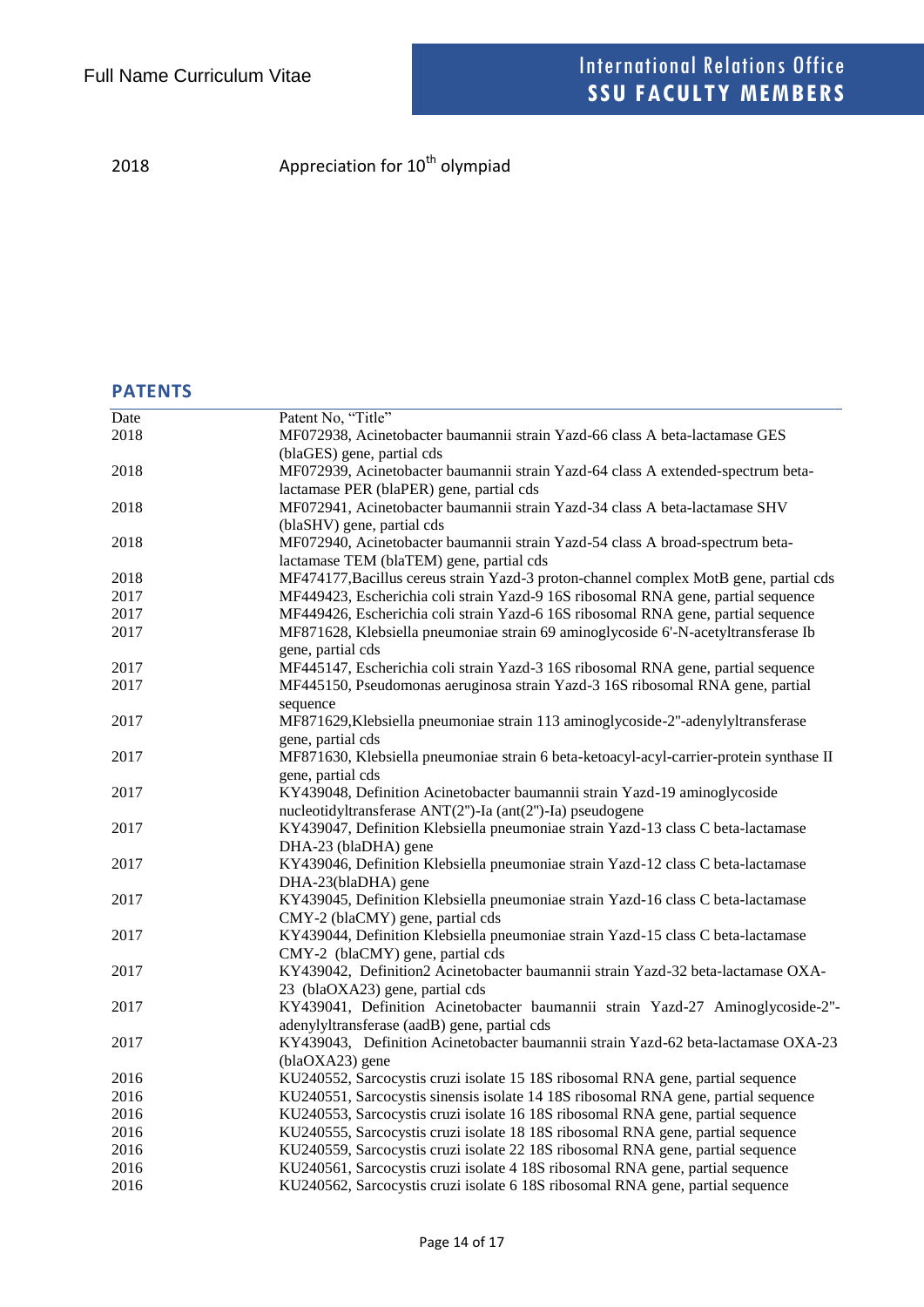| 2016 | KU240563, Sarcocystis cruzi isolate 7 18S ribosomal RNA gene, partial sequence                                                                |
|------|-----------------------------------------------------------------------------------------------------------------------------------------------|
| 2016 | KX687901, Definition Streptococcus agalactiae strain Yazd3 transposase gene                                                                   |
| 2016 | KX687900, Definition Streptococcus agalactiae strain Yazd2 transposase gene                                                                   |
| 2016 | KU240558, Sarcocystis cruzi isolate 21 18S ribosomal RNA gene, partial sequence                                                               |
| 2016 | KX687895, Definition Streptococcus agalactiae strain Yazd3 ermB (ermB) gene                                                                   |
| 2016 | KX687899, Definition Streptococcus agalactiae strain Yazd1 transposase gene                                                                   |
| 2016 | KU240564, Sarcocystis cruzi isolate 8 18S ribosomal RNA gene, partial sequence                                                                |
| 2016 | KX687894, Definition Streptococcus agalactiae strain Yazd2 ermB (ermB) gene                                                                   |
| 2016 | KU240560, Sarcocystis cruzi isolate 2 18S ribosomal RNA gene, partial sequence                                                                |
| 2016 | KX687893, Definition Streptococcus agalactiae strain Yazd1 ermB (ermB) gene                                                                   |
| 2016 | KU240554, Sarcocystis cruzi isolate 17 18S ribosomal RNA gene, partial sequence                                                               |
| 2016 | KY439040, Definition Acinetobacter baumannii strain Yazd-587 dihydrofolate reductase                                                          |
|      | class D beta-lactamase (blaOXA40) gene                                                                                                        |
| 2016 | KY439039, Acinetobacter baumannii strain 40 dihydrofolate reductase class D beta-                                                             |
|      | lactamase (blaOXA40) gene, partial cds                                                                                                        |
| 2016 | KX687902, Definition Streptococcus agalactiae strain Yazd1 macrolide efflux MFS                                                               |
|      | transporter $Mef(A)$ (mef(A)) gene                                                                                                            |
| 2016 | KX687898, Definition Streptococcus agalactiae strain Yazd3 tetracycline resistance<br>ribosomal protection protein $Tet(M)$ (tet $(M)$ ) gene |
| 2016 | Definition<br>Streptococcus<br>KX687896,<br>agalactiae<br>strain<br>Yazd1<br>tetracycline                                                     |
|      | resistanceribosomal protection protein Tet(M) (tet(M)) gene                                                                                   |
| 2016 | KX687897, Definition Streptococcus agalactiae strain Yazd2 tetracycline resistance                                                            |
|      | ribosomal protection protein Tet(M) (tet(M)) gene                                                                                             |
| 2016 | KX687881, Definition Escherichia coli strain 1 aminoglycoside N (6')-acetyltransferase                                                        |
|      | $(aac(6')-Ib-cr)$ gene                                                                                                                        |
| 2016 | KX687892, Definition Streptococcus agalactiae strain Yazd3 erythromycin                                                                       |
|      | resistancemethylase (erm) gene                                                                                                                |
| 2016 | KX687891, Definition Streptococcus agalactiae strain Yazd2 erythromycin resistance                                                            |
|      | methylase (erm) gene                                                                                                                          |
| 2016 | KX687890, Definition Streptococcus agalactiae strain Yazd1 erythromycin resistance                                                            |
|      | methylase (erm) gene                                                                                                                          |
| 2016 | KX687889, Definition Escherichia coli strain Yazd2 quinolone resistance protein (qnrS)                                                        |
|      | gene                                                                                                                                          |
| 2016 | KX687888, Definition Escherichia coli strain Yazd1 quinolone resistance pentapeptide                                                          |
|      | repeat protein QnrS (qnrS) gene                                                                                                               |
| 2016 | KX687885, Definition Escherichia coli strain Yazd1 multidrug efflux RND transporter                                                           |
|      | ermease subunit OqxB (oqxB) gene                                                                                                              |
| 2016 | KX687887, Definition Escherichia coli strain Yazd1 quinolone resistance pentapeptide                                                          |
|      |                                                                                                                                               |
|      | repeat protein QnrB (qnrB) gene                                                                                                               |
| 2016 | KX687886, Definition Escherichia coli strain Yazd2 rND family multidrug efflux                                                                |
|      | permease protein OqxB (oqxB) gene                                                                                                             |
| 2016 | KX687884, Definition Escherichia coli strain Yazd12 multidrug efflux RND transporter                                                          |
|      | periplasmic adaptor subunit OqxA (oqxA) gene                                                                                                  |
| 2016 | KX687883, Definition Escherichia coli strain Yazd1 multidrug efflux RND transporter                                                           |
|      | periplasmic adaptor subunit OqxA (oqxA) gene                                                                                                  |
| 2016 | KU514052, Leishmania major isolate MRHO/IR/75/ER aquaglyceroporin (AQP1) gene,                                                                |
|      | complete cds                                                                                                                                  |
| 2016 | KU240557, Sarcocystis cruzi isolate 20 18S ribosomal RNA gene, partial sequence                                                               |
| 2016 | KT624617, Pseudomonas aeruginosa strain 9SS NalC (nalC) and PA3722-like protein                                                               |
|      | genes, partial cds                                                                                                                            |
| 2016 | KU240550, Sarcocystis cruzi isolate 12 18S ribosomal RNA gene, partial sequence                                                               |
| 2016 | KT624618, Pseudomonas aeruginosa strain 23ss NalC (nalC) and PA3722-like protein                                                              |
|      | genes, partial cds                                                                                                                            |
| 2015 | KF933850, Sarcocystis cruzi isolate 102 18S ribosomal RNA gene, partial sequence                                                              |
| 2015 | KT315570, Klebsiella pneumoniae strain 65 quinolone resistance protein (qnrS) gene,                                                           |
|      | partial cds                                                                                                                                   |
| 2015 | KP774795, Pseudomonas aeruginosa strain 2ss transcriptional regulator (nalC) gene,                                                            |
|      | partial cds                                                                                                                                   |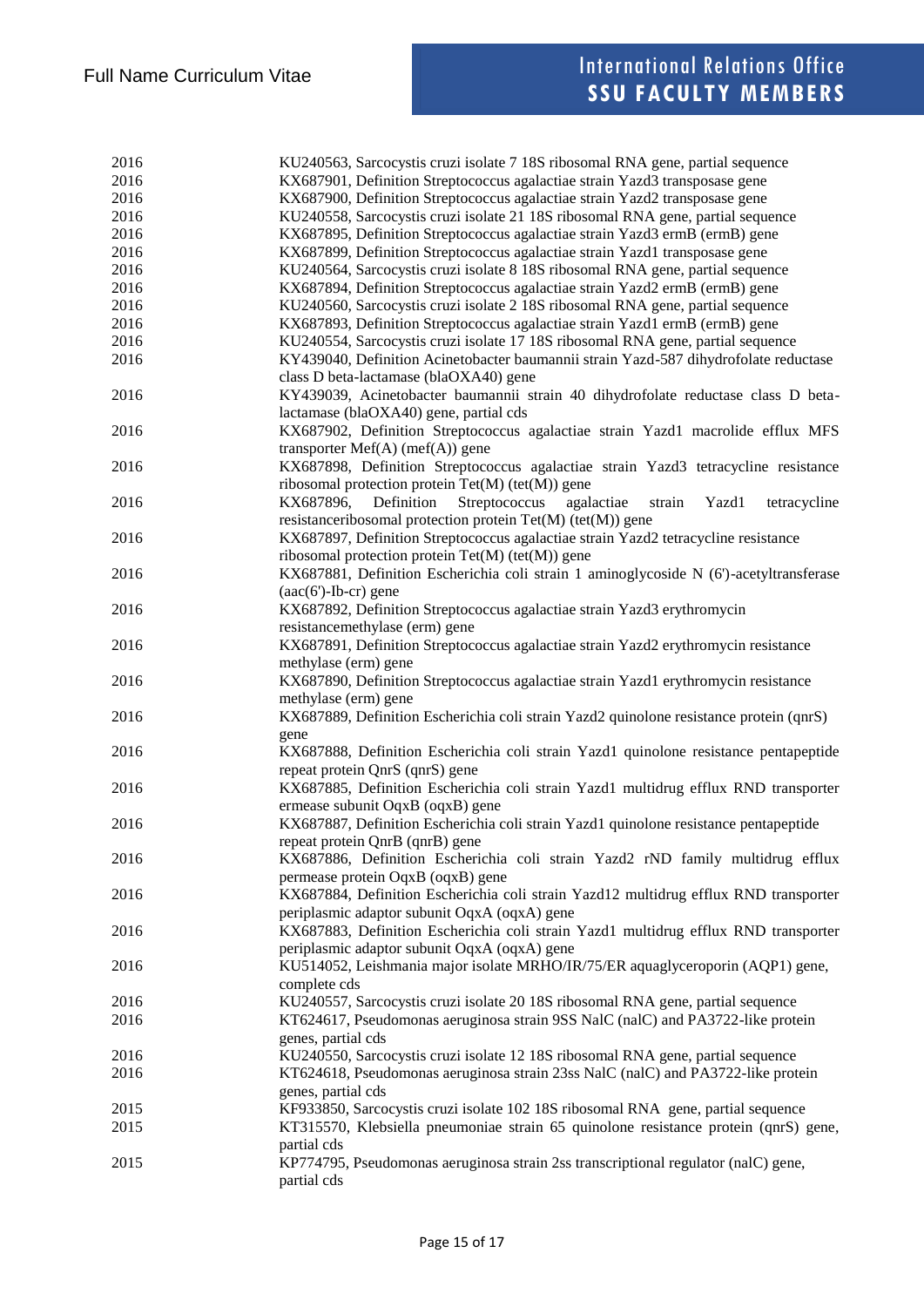| 2015 | KT315571, Klebsiella pneumoniae strain 15 quinolone resistance protein B (qnrB) gene,<br>partial cds                                    |
|------|-----------------------------------------------------------------------------------------------------------------------------------------|
| 2015 | KT315572, Klebsiella pneumoniae strain 17 quinolone resistance protein B (qnrB) gene,<br>partial cds                                    |
| 2015 | KT315573, Klebsiella pneumoniae strain 106 quinolone resistance protein (qnrS) gene,<br>partial cds                                     |
| 2015 | KT315574, Klebsiella pneumoniae strain 15 cefotaximase (blaCTX-M) gene, partial cds                                                     |
| 2015 | KT315577, Klebsiella pneumoniae strain 160 beta lactamase (blaCTX-M) gene, partial<br>cds                                               |
| 2015 | KT315579, Klebsiella pneumoniae strain 160 beta-lactamase (blaSHV) gene, partial cds                                                    |
| 2015 | KT315575, Klebsiella pneumoniae strain 155 beta-lactamase (blaSHV) gene, partial cds                                                    |
| 2015 | KP746407, Fusarium oxysporum f. sp. radicis-cucumerinum isolate F73 forma specialis-<br>specific marker genomic sequence                |
| 2015 | KP746403, Fusarium oxysporum f. sp. radicis-cucumerinum isolate F11 forma specialis-<br>specific marker genomic sequence                |
| 2015 | KP746410, Uncultured Trichoderma isolate T8 internal transcribed spacer 1, partial                                                      |
|      | sequence; 5.8S ribosomal RNA gene and internal transcribed spacer 2, complete<br>sequence; and 28S ribosomal RNA gene, partial sequence |
| 2015 | KP746406, Uncultured Trichoderma isolate T17 internal transcribed spacer 1, partial                                                     |
|      | sequence; 5.8S ribosomal RNA gene and internal transcribed spacer 2, complete<br>sequence; and 28S ribosomal RNA gene, partial sequence |
| 2015 | KP746405, Uncultured Trichoderma isolate T10 internal transcribed spacer 1, partial                                                     |
|      | sequence; 5.8S ribosomal RNA gene and internal transcribed spacer 2, complete<br>sequence; and 28S ribosomal RNA gene, partial sequence |
| 2015 | KP746404, Uncultured Trichoderma isolate T5 internal transcribed spacer 1, partial                                                      |
|      | sequence; 5.8S ribosomal RNA gene and internal transcribed spacer 2, complete<br>sequence; and 28S ribosomal RNA gene, partial sequence |
| 2015 | KT315578, Klebsiella pneumoniae strain 160 beta-lactamase (TEM) gene, partial cds                                                       |
| 2015 | KT315576, Klebsiella pneumoniae strain 15 beta-lactamase (blaTEM) gene, partial cds                                                     |
| 2014 | KF925883, Helicobacter pylori strain TNHP11 23S ribosomal RNA gene, partial                                                             |
|      | sequence                                                                                                                                |
| 2014 | KF925882, Helicobacter pylori strain TNHP10 23S ribosomal RNA gene, partial                                                             |
|      | sequence                                                                                                                                |
| 2014 | KF933849, Helicobacter pylori strain TPHN1 16S ribosomal RNA gene, partial sequence                                                     |
| 2014 | KF925881, Helicobacter pylori strain TNHP1 23S ribosomal RNA gene, partial sequence                                                     |
| 2014 | KJ184347, Escherichia coli strain Ec88 integrase (intl1) pseudogene, partial sequence                                                   |
| 2014 | KJ009333, Linguatula serrata isolate Yazd-6 18S ribosomal RNA gene, partial sequence                                                    |
| 2014 | EU251502.1, Leishmania major strain MRHO/IR/75/ER, tryparedoxin peroxidase<br>(TRYP6) gene                                              |
| 2014 | KJ184348, Escherichia coli strain Ec119 integrase (intl2) pseudogene, partial sequence                                                  |
| 2013 | KC540907, Leishmania tropica isolate MHOH/IR/12/Yazd-530 internal transcribed<br>spacer 1 and 5.8S ribosomal RNA gene, partial sequence |
| 2013 | KC540906, Leishmania tropica isolate MHOH/IR/12/Yazd-405 internal transcribed<br>spacer 1 and 5.8S ribosomal RNA gene, partial sequence |
| 2013 | KC329848, Streptococcus agalactiae strain SA55 capsular polysaccharide synthesis<br>protein (cpsH) gene, partial cds                    |
| 2013 | JX645480, Homo sapiens hemoglobin beta (HBB) gene, exon 1 and partial cds                                                               |
| 2013 | JX645479, Homo sapiens chromosome 11 hemoglobin beta (HBB) gene, exon 1 and<br>partial cds                                              |
| 2013 | JX827424, Leishmania tropica strain MHOM/IR/90/C107 internal transcribed spacer 1,<br>partial sequence                                  |
| 2013 | JX683019, Crithidia fasciculata strain MHOM/IR/90/H internal transcribed spacer 1 and<br>5.8S ribosomal RNA gene, partial sequence      |
| 2013 | JX683018, Crithidia fasciculata strain MHOM/IR/90/M55 internal transcribed spacer 1,                                                    |
| 2013 | partial sequence<br>JX683017, Crithidia fasciculata strain MHOM/IR/90/M42 internal transcribed spacer 1,                                |
| 2013 | partial sequence<br>KF359000, Pseudomonas aeruginosa strain 79 aminoglycoside nucleotidyl-transferase                                   |
|      |                                                                                                                                         |